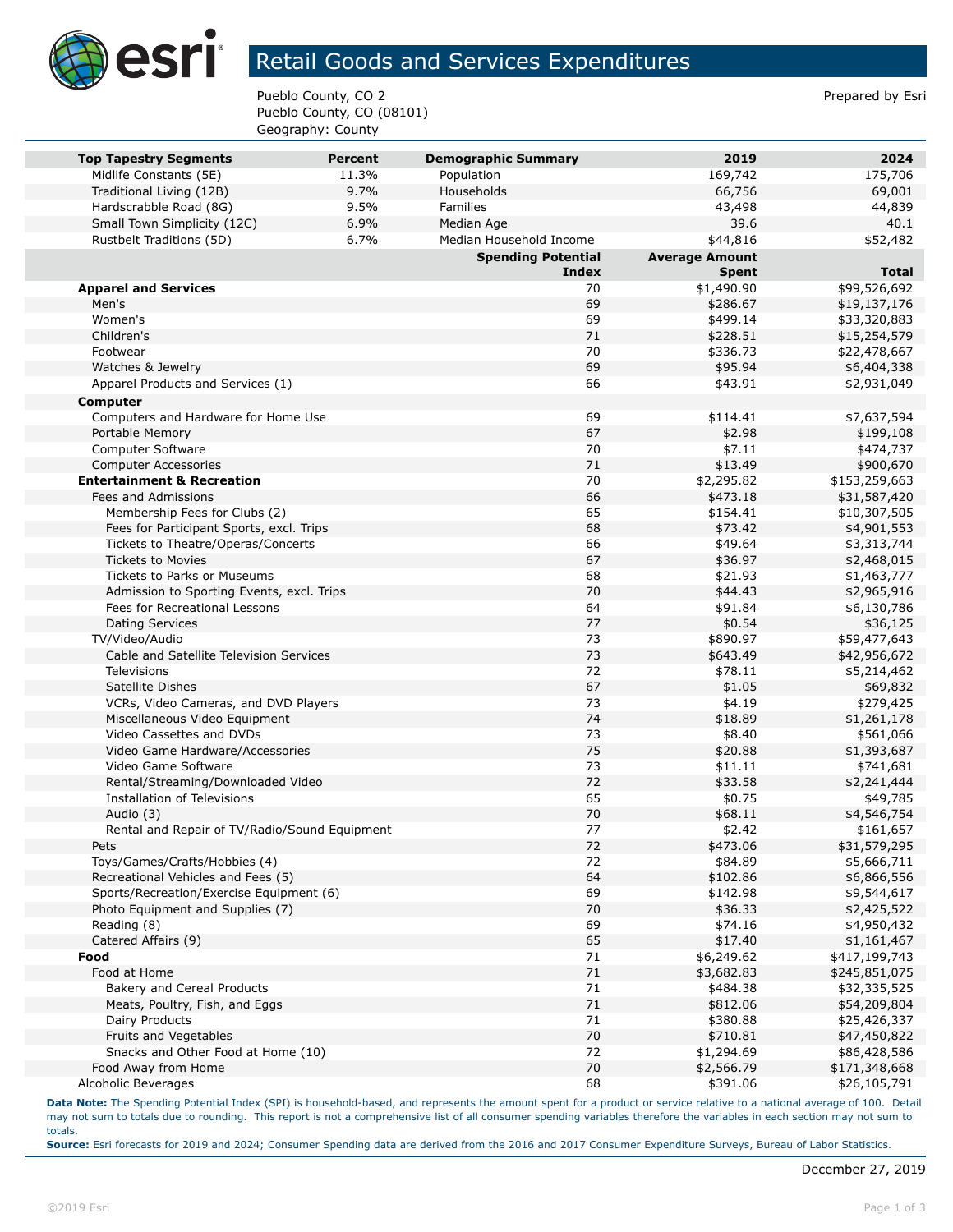

## Retail Goods and Services Expenditures

Pueblo County, CO 2 Prepared by Esri Pueblo County, CO (08101) Geography: County

|                                            | <b>Spending Potential</b><br><b>Index</b> | <b>Average Amount</b><br><b>Spent</b> | <b>Total</b>    |
|--------------------------------------------|-------------------------------------------|---------------------------------------|-----------------|
| <b>Financial</b>                           |                                           |                                       |                 |
| Value of Stocks/Bonds/Mutual Funds         | 69                                        | \$14,739.65                           | \$983,959,937   |
| Value of Retirement Plans                  | 70                                        | \$66,672.02                           | \$4,450,757,421 |
| Value of Other Financial Assets            | 74                                        | \$4,213.36                            | \$281,266,800   |
| Vehicle Loan Amount excluding Interest     | 73                                        | \$2,092.69                            | \$139,699,645   |
| Value of Credit Card Debt                  | 70                                        | \$1,714.31                            | \$114,440,505   |
| Health                                     |                                           |                                       |                 |
| Nonprescription Drugs                      | 73                                        | \$105.44                              | \$7,038,890     |
| <b>Prescription Drugs</b>                  | 75                                        | \$275.67                              | \$18,402,738    |
| Eyeglasses and Contact Lenses              | 73                                        | \$66.14                               | \$4,415,367     |
| Home                                       |                                           |                                       |                 |
| Mortgage Payment and Basics (11)           | 68                                        | \$6,845.05                            | \$456,947,962   |
| Maintenance and Remodeling Services        | 67                                        | \$1,434.43                            | \$95,756,654    |
| Maintenance and Remodeling Materials (12)  | 73                                        | \$356.59                              | \$23,804,778    |
| Utilities, Fuel, and Public Services       | 73                                        | \$3,538.56                            | \$236,220,006   |
| <b>Household Furnishings and Equipment</b> |                                           |                                       |                 |
| Household Textiles (13)                    | 71                                        | \$71.46                               | \$4,770,052     |
| Furniture                                  | 71                                        | \$433.18                              | \$28,917,387    |
| Rugs                                       | 73                                        | \$23.57                               | \$1,573,402     |
| Major Appliances (14)                      | 72                                        | \$254.24                              | \$16,972,039    |
| Housewares (15)                            | 71                                        | \$75.81                               | \$5,060,509     |
| <b>Small Appliances</b>                    | 71                                        | \$34.48                               | \$2,301,860     |
| Luggage                                    | 67                                        | \$9.40                                | \$627,367       |
| Telephones and Accessories                 | 67                                        | \$50.49                               | \$3,370,272     |
| <b>Household Operations</b>                |                                           |                                       |                 |
| Child Care                                 | 66                                        | \$335.87                              | \$22,421,256    |
| Lawn and Garden (16)                       | 70                                        | \$328.17                              | \$21,907,057    |
| Moving/Storage/Freight Express             | 70                                        | \$46.64                               | \$3,113,447     |
| Housekeeping Supplies (17)                 | 72                                        | \$540.03                              | \$36,050,529    |
| <b>Insurance</b>                           |                                           |                                       |                 |
| Owners and Renters Insurance               | 73                                        | \$425.39                              | \$28,397,558    |
| Vehicle Insurance                          | 72                                        | \$1,114.44                            | \$74,395,605    |
| Life/Other Insurance                       | 72                                        | \$330.46                              | \$22,060,334    |
| <b>Health Insurance</b>                    | 73                                        | \$2,853.61                            | \$190,495,903   |
| Personal Care Products (18)                | 71                                        | \$358.09                              | \$23,904,395    |
| School Books and Supplies (19)             | 69                                        | \$106.83                              | \$7,131,463     |
| <b>Smoking Products</b>                    | 78                                        | \$314.24                              | \$20,977,552    |
| <b>Transportation</b>                      |                                           |                                       |                 |
| Payments on Vehicles excluding Leases      | 73                                        | \$1,856.04                            | \$123,901,849   |
| Gasoline and Motor Oil                     | 72                                        | \$1,648.23                            | \$110,029,136   |
| Vehicle Maintenance and Repairs            | 72                                        | \$828.55                              | \$55,310,734    |
| <b>Travel</b>                              |                                           |                                       |                 |
| Airline Fares                              | 65                                        | \$355.03                              | \$23,700,678    |
| Lodging on Trips                           | 68                                        | \$419.46                              | \$28,001,453    |
| Auto/Truck Rental on Trips                 | 67                                        | \$17.62                               | \$1,175,990     |
| Food and Drink on Trips                    | 68                                        | \$365.37                              | \$24,390,895    |

**Data Note:** The Spending Potential Index (SPI) is household-based, and represents the amount spent for a product or service relative to a national average of 100. Detail may not sum to totals due to rounding. This report is not a comprehensive list of all consumer spending variables therefore the variables in each section may not sum to totals. **Source:** Esri forecasts for 2019 and 2024; Consumer Spending data are derived from the 2016 and 2017 Consumer Expenditure Surveys, Bureau of Labor Statistics.